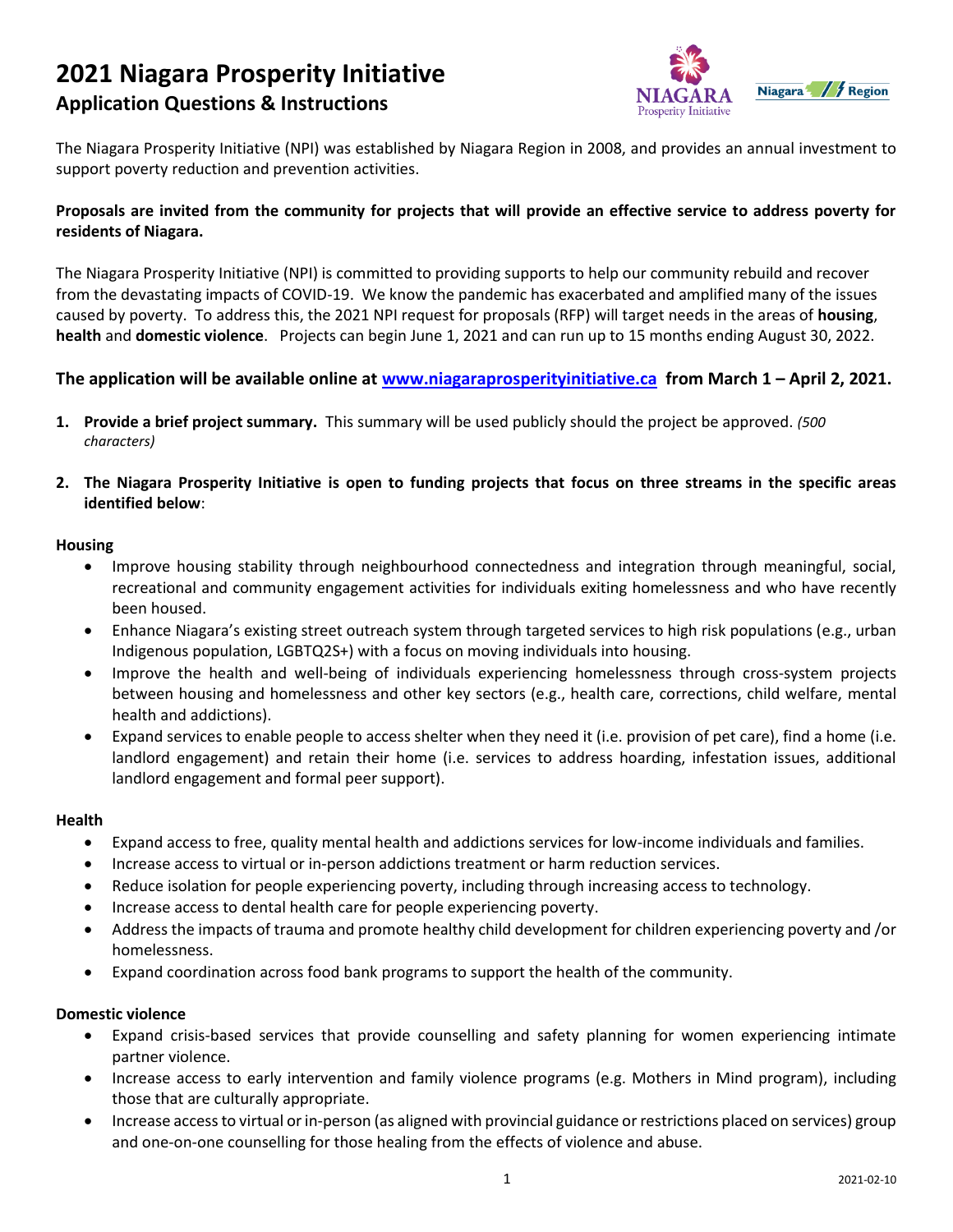- a. **Describe the activities of this project and the outcomes you plan to achieve**. What are you ultimately trying to accomplish in our community? How will your project address the selected stream? How do you know the project is going to work? What difference will this project make and for whom? Include the project's goals, measurable objectives, target population and frequency of programming. How will the project address barriers to participating given the pandemic? Be specific. *(3000 characters)*
- b. **What are your project's milestones?** With the understanding that projects require some flexibility, please include details about the project's milestones. Use specific, measurable, achievable and relevant milestones. This section should be used to explain different stages of the project, frequency and type of activities for participants, planned evaluations and check-ins to ensure project success. You do not need to fill in each month, only fill as required. These milestones will be used as part of monitoring your project's progress. *(250 characters per month)*
- **3. Describe your experience and expertise in delivering a similar project.** Explain why your agency is suitable to deliver this particular project. List relevant partners and identify the additional expertise and resources each partnership will bring. *(1000 characters)*
- **4. How will the project continue to make an impact for participants and / or the community after the funding has ended? Does the project leverage other funds?**

Sustainability can be measured by:

- the continuation of a project beyond NPI funding or,
- the sustainable impact a project has on its participants / community

Niagara Prosperity Initiative does not require a project to be financially sustainable after funding has ended. For longterm initiatives, however, there is an expectation that agencies are working towards finding sustainability. If this project has previously received funding from any source, identify the source and how this request will assist in moving the overall project forward. *(500 characters)*

**5. List the anticipated outputs of the project in the following categories.** Enter only numerical values and only where applicable. Number of unique people served must be completed but the remaining categories depend on what you plan to achieve during this project. Make sure your expected outputs are feasible and realistic. You will be required to report against these outputs should your application be successful.

#### **Number of Unique people served**

Only count client once for the entirety of the project. Example: If John attends a session in July 2021 and again in August and September, he is only counted once in July, the first time he attends.

# # children

# youth

# adults

# seniors

# **Projected total revenue generated by the project**

Only complete if applicable

\$ projected revenue to be generated by the project

#### **Client Income**

# of clients assisted in obtaining financial supports / benefits. Does not include gift cards, bus pass or completing tax returns. Clients can be counted multiple times if, on separate occasions, they are assisted in obtaining different financial supports / benefits.

# of income tax returns filed for clients. Clients can be counted multiple times if they file multiple tax returns.

#### **Employment**

Only count client once for every job secured. If a client was paid a wage by the NPI-funded project which increased their employability and resulted in securing paid employment outside of the organization, count them once in both categories. If a client secures temporary employment and returns to your organization for employment support again and secures a second paid employment position, count them twice.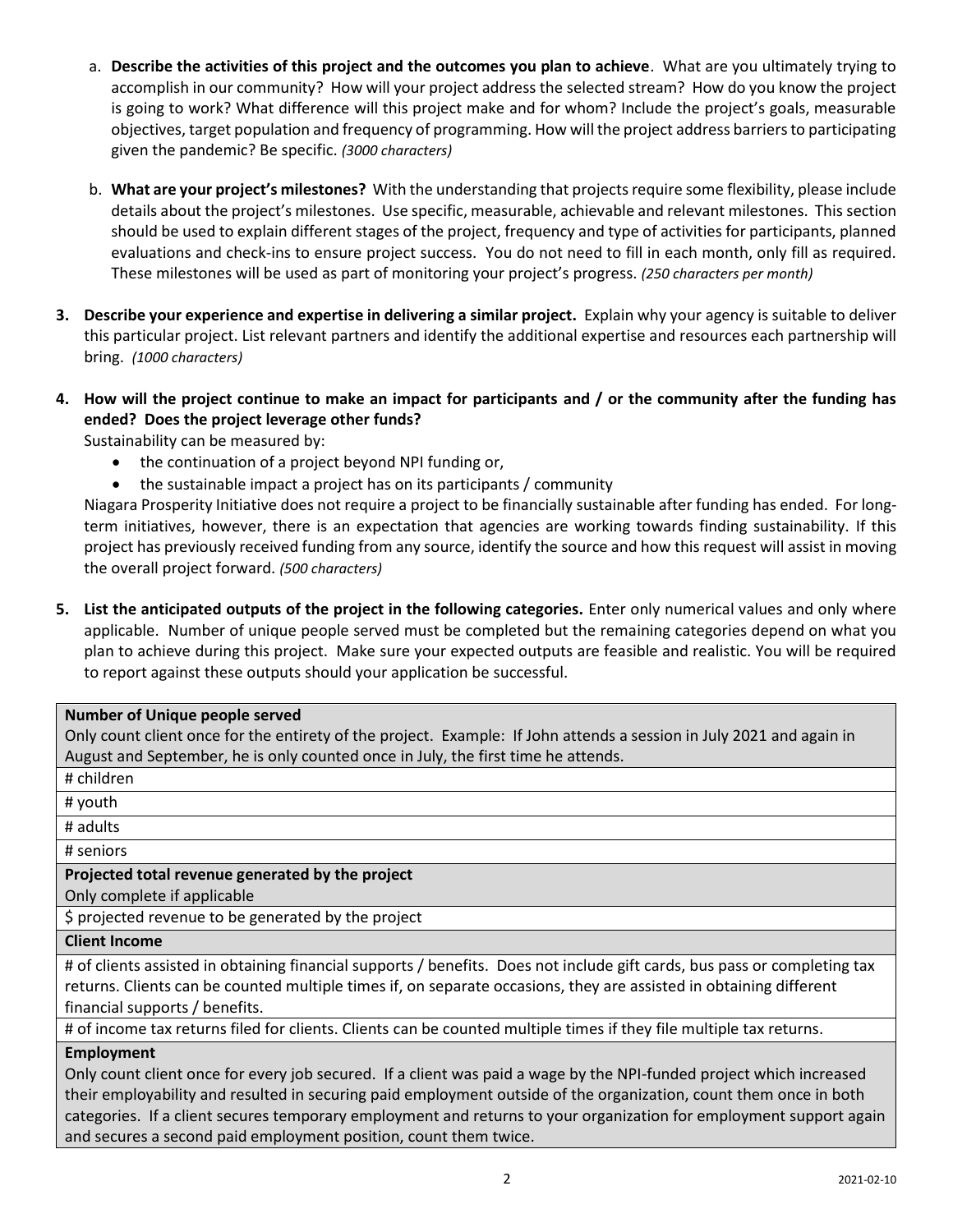# of clients volunteering and paid an honorarium by the NPI-funded project. The position ends once NPI funding ends.

# of clients employed and paid a wage by the NPI-funded project. The position ends once NPI funding ends.

# of clients who secured paid employment within your organization because NPI funding helped your organization to source sustainable funding to create a job. The position must continue after NPI funding ends.

# of clients who secured paid employment outside of your organization because of the support and / or training and / or removal of barriers this project provided. The position must continue after NPI funding ends.

# **Housing & Shelter**

Only count clients once per category. Example: a client stays in shelter for 2 weeks and then moves to transitional subsidized housing and receives support to remain housed. The client would only be counted once in each of the three relevant categories (shelter, transitional subsidized and remained housed). If the client lives in market rent housing and the project helped the client to transition to subsidized housing, you would only count once under the relevant subsidized housing.

# of clients who received emergency shelter (include family members)

# of clients who obtained transitional subsidized housing (include family members)

# of clients who obtained permanent subsidized housing (include family members)

# of clients who obtained market rent housing (include family members)

# of clients who remained housed with the help of this project (include family members)

# **Transportation**

Count every instance of transportation even if it is the same person.

# of transportation passes (bus ticket or taxi trip) given to clients. A two-way pass counts as 2.

# of clients who received or were able to purchase their own method of transportation (ex. scooter, bike, car)

# of clients transported by staff or volunteer to appointments, groceries etc... A two-way trip counts as 2.

**Health**

# of client hours of professional counselling provided to clients. If group counselling, add hours for each person attending. "Professional" is defined as having a professional designation or part of a professional association (ex. RSW, RP, CCC).

# of hours of primary care provided to clients

# of client hours of non-professional counselling / support / peer support / wellness programs provided to clients. If group counselling, add hours for each person attending.

# clients accessing dental care

# of healthy meals provided to clients. This can be provided in the format of prepared food, groceries or grocery store gift cards. If a grocery card or groceries are provided, divide by # of meals the card or groceries will provide. According to the local Nutritious Food Basket, an adult requires approximately \$50/week for nutritious meals (21 meals / week). A meal is then considered to be at least \$2.40. Your organization may decide a higher threshold.

# of instances when the project improved a client's access to healthy meals at home. This category should only be used for projects that involve community / home gardening, or when a client is given produce that is not already counted as a healthy meal Example: Count every time a client receives produce or takes home food prepared during a workshop that does not qualify as a meal.

# lbs. of fresh produce provided to clients. You can include the lbs. of produce clients collect in their own garden as long as you do not also count the produce towards # of healthy meals provided to clients or # of instances when the project improved a client's access to healthy meals at home. Only count in one category or the other, whichever works best for your project.

# of hours of physical activity

# clients reporting decreased harmful health behaviours (reduced smoking, drug use, alcohol consumption)

# clients reporting increased healthy psychosocial factors (increased self-esteem, mental state, sense of control)

# **Education**

Count each instance of meaningful education / interaction. Meaningful education / interaction is when the activity had an impact on the client. If, during a client meeting, three different categories are addressed in a meaningful way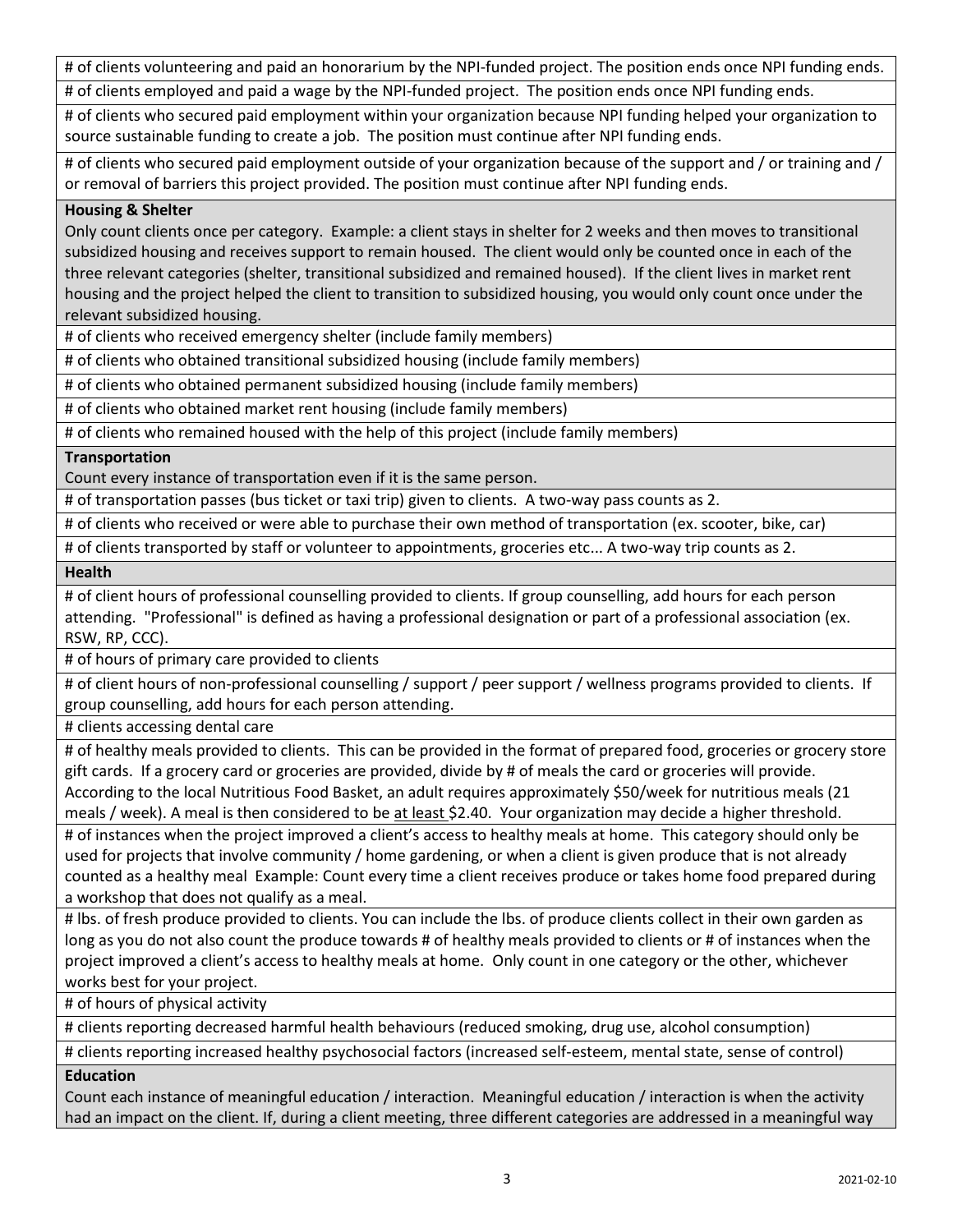(e.g. financial literacy, tenant education and learning to navigate the health system) each category can be counted. If education is provided in a group, count each person attending.

# of clients who were not in school and returned to formal education (elementary, secondary, college, university) Only count each client once.

# of financial literacy sessions / help with budget planning

# of health education activities. This includes hygiene, physical health, learning to navigate the health system, nutrition, gardening and food preparation.

# of tenant education activities to help clients find or stay housed

# of systemic advocacy activities. This can be teaching people with lived experience how to advocate for themselves or project staff advocating to the community on behalf of people with lived experience.

# of parenting education activities

# of employment training activities

# of literacy and / or numeracy activities

**Other**

# clients assisted in obtaining ID

**6. Budget:** Applicants must show they have the capacity for responsible and effective financial management. Along with your application you are required to submit your most recent financial statements. Statements must be uploaded to your account by clicking on your username. If you have previously applied to NPI, you will need to upload your new, most recently updated statements. Financial statements that have been audited or reviewed by a third party are preferable. If you do not have audited statements, you will need to upload a statement of financial position and a statement of operations along with your application.

Whenever possible, and if appropriate for your organization, we encourage you to use a living wage when requesting staff costs. A living wage is a voluntary commitment that can be made by employers to compensate directly-employed and contract employed workers. The living wage reflects what earners in a family need to be paid based on the actual costs of living and being included in a community. In 2019, the [Niagara Poverty Reduction Network](https://www.wipeoutpoverty.ca/) released the brief "[Calculating the Living Wage for Niagara Region](https://12e537f2-590e-b160-f334-1b0438a32212.filesusr.com/ugd/8ea78d_002322b559a749d2aba29fb7b3992a9e.pdf)" which establishes the living wage for Niagara residents. Additional information can be found here: <https://www.wipeoutpoverty.ca/livingwage> or<http://www.ontariolivingwage.ca/>.

When developing your budget, be sure to consider barriers to participation including child care, transportation and issues related to the pandemic.

# **Budget categories:**

- Project Delivery Personnel
- Purchases given directly to clients such as gift cards, vouchers, transportation passes
- Capital costs
- Goods and services for project delivery
- Professional fees
- Administration costs up to 10%
- **7. In-kind contributions.** These are goods or services donated to an organization that can be extremely valuable to a project and reflect an organization's commitment and meaningful collaboration with partners. It is the applicant's responsibility to ensure the reported value for all items are reasonable.
- **8. Additional Information.** Include additional, relevant information or documentation to support your application. Up to 3 PDF documents can be uploaded. If you have a different file type you want to upload, you will need to convert it to a PDF first. Links to online videos can also be placed in a document and uploaded as a PDF. If acronyms are used in the application, include the definitions in this section.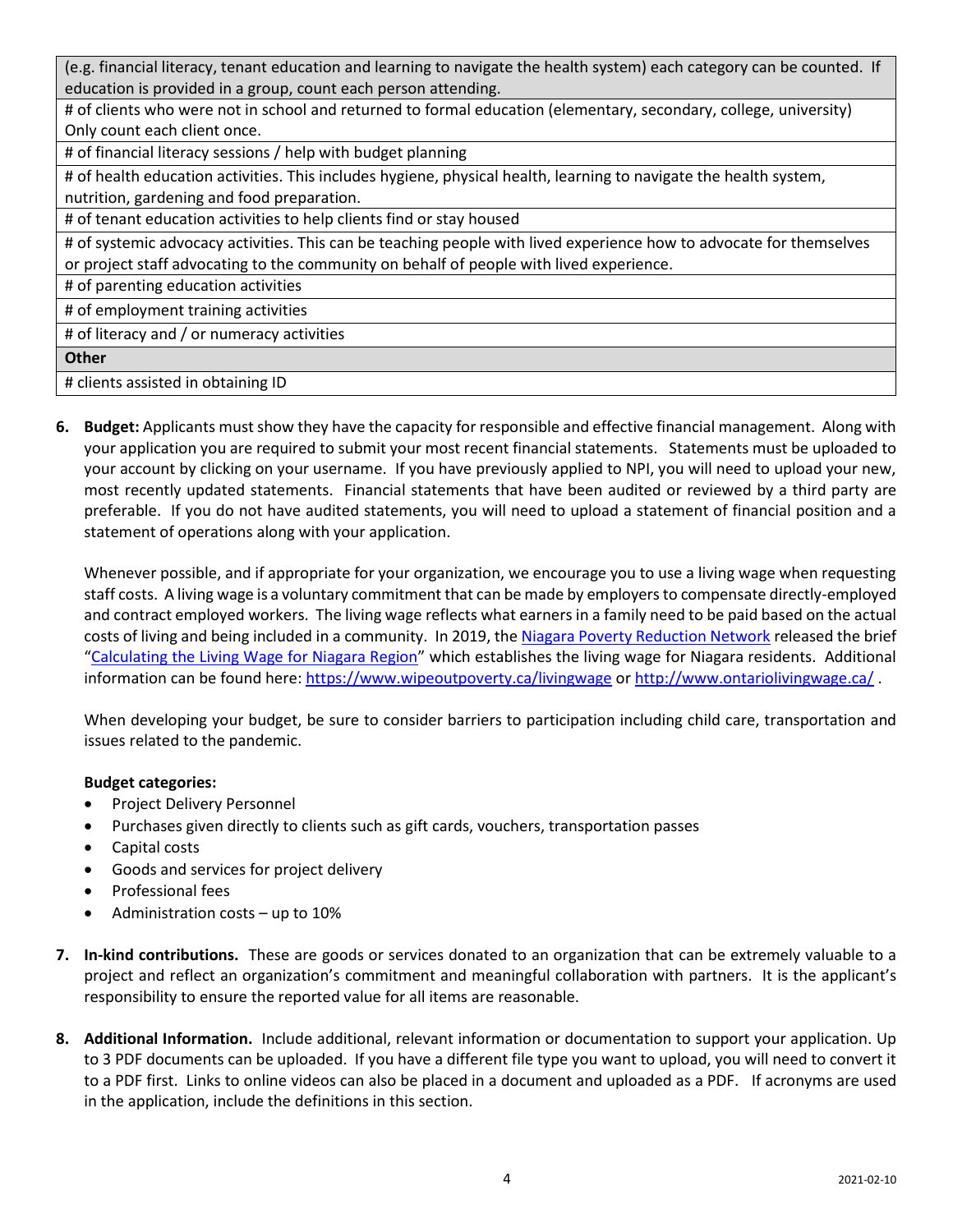# **PROPOSAL PROCESS**

- 1. **Applications are due 5pm on Friday, April 2, 2021.** Once you have submitted your application, an email to confirm that your application has been received will be sent to the signing authority and project contact(s). If the confirmation is not received, please contact the [NPI Program Manager.](mailto:natalie@unitedwayniagara.org)
- 2. To be eligible for funding, an agency or organization must:
	- a. Be a non-profit organization under the Income Tax Act with documented financial activity that can be audited if needed. Under the Income Tax Act, a non-profit organization is an association organized and operated exclusively for social welfare, civic improvement, pleasure, recreation, or any other purpose except profit (e.g., a club, society, or association). The organization will generally be exempt from tax if no part of its income is payable to, or available for, the personal benefit of a proprietor, member, or shareholder.
	- b. Be open to all people regardless of race, religion, or ethnicity except where authorized under Ontario Human Rights legislation. NPI will not fund organizations that engage in discrimination against persons contrary to the Ontario Human Rights Code, including in staffing, participant eligibility or program content.
	- c. Request funding that will not be used to repay a pre-existing debt.
	- d. Not be a municipality.
- 3. Organizations must register to access the application by contacting the [NPI Program Manager.](mailto:natalie@unitedwayniagara.org) You will be required to complete your organization's profile by clicking on the username in the top right corner. Organizations may only have one account.
- 4. Each project requires a separate application submission. An organization may have more than one submission as well as active projects.
- 5. It is important to save your application regularly using the save button at the bottom of each page. Do not exit the application or the internet browser before saving the page or all changes will be lost.
- 6. Several questions are marked with an asterisk (**\***) because they are required. If "See Omissions" appears in the Application Dashboard next to your application, it means there are required questions unanswered. Clicking "See Omissions" will tell you which required questions have not been answered. "Submit" will not appear until all required questions have been answered.
- 7. **Applicants are required to speak with the [NPI Program Manager](mailto:natalie@unitedwayniagara.org) by Friday, March 26, 2021 to discuss the project prior to submitting an application**. The date of the discussion must be recorded in the application.
- 8. In order to expedite the application review process and ensure only the most relevant information is submitted. Character limits have been placed on many questions and text cannot be entered beyond these limits. If you use acronyms throughout your application, make sure to enter the acronym and its definition in the acronym section in the "Additional" tab.
- 9. The Application Review Committee will receive an Agency Compliance Checklist for applicants who have previously received NPI funding. The Agency Compliance Checklist provides the Review Committee with information about the applicant's previous performance related to outputs, outcomes, budgeting and meeting reporting requirements.
- 10. Additional information may be required by the Review Committee during the assessment period. This information may be gathered by email and / or organization representatives may be required to meet with the Review Committee to discuss the proposal. If required to meet, questions will be submitted to your organization in advance. It is in the applicant's best interest to respond to the Review Committee's questions as quickly as possible. **When applicable, we anticipate sending questions by email to applicants the week of May 3rd with a short turnaround time to respond**.